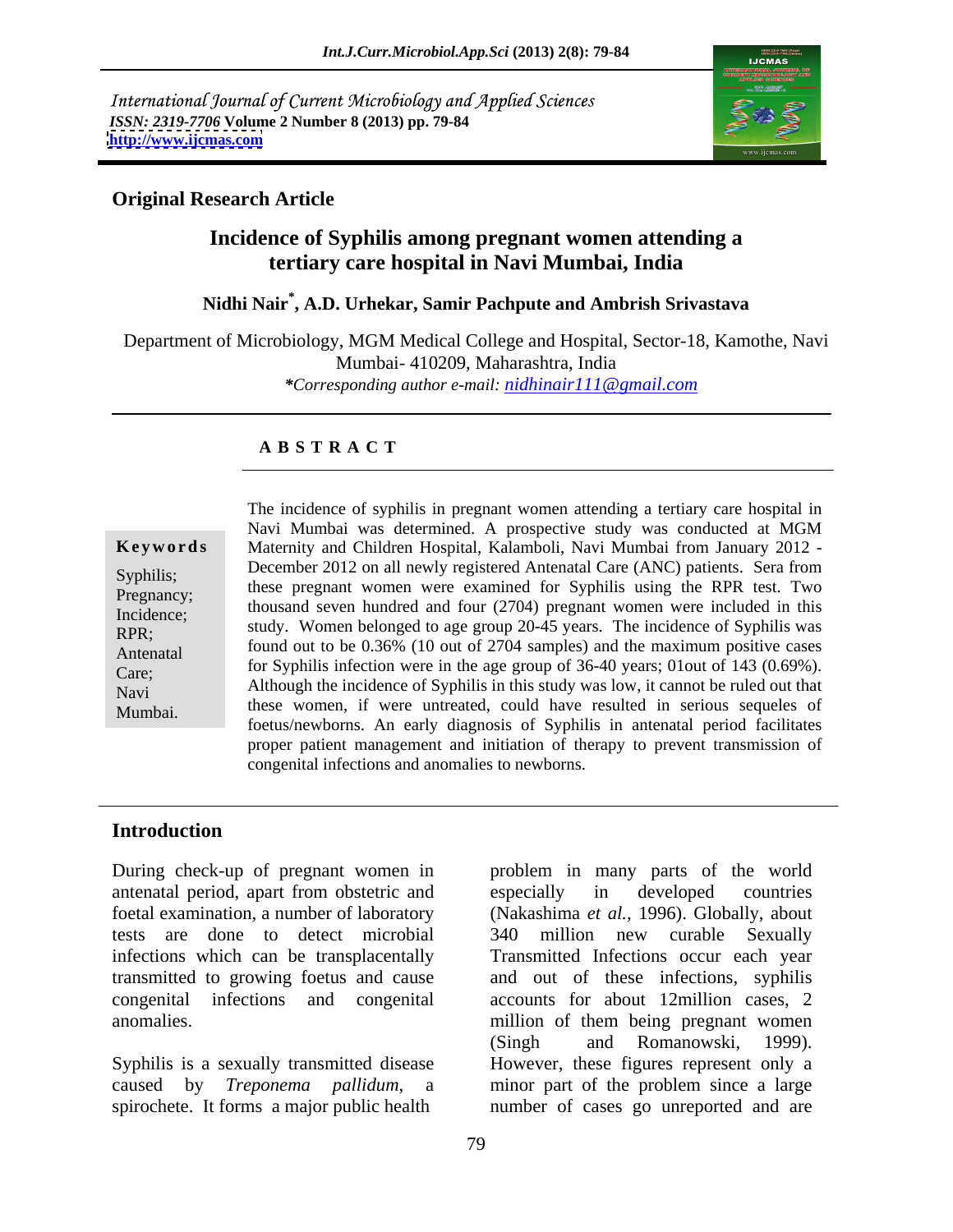also likely to be either untreated or For the effective management of pregnant improperly treated. Prevalence rates are females and to reduce the incidence of far higher in developing countries where perinatal transmission of Syphilis, a treatment is less accessible. The prevalence definitive and early diagnosis is essential. of syphilis in pregnant women in some Paucity of such reports from Navi Mumbai developing countries ranges from 1%to 20% (Brunham and Embree, 1992). In the developing world, the Sexually **Materials and Methods** Transmitted Disease epidemic is characterised by high rate of **Period of study** complications, alarming rate of antibacterial resistance and interaction with HIV infection (Over and Piot, 1991; Buve *et al.*, 1993). **Place of study** 

morbidity, mortality and poor pregnancy<br>
Maternity and Children Hospital,<br>
Maternity and Children Hospital,<br>
Maternity and Children Hospital,<br>
Tests were outcomes in developing countries. Syphilis Kalamboli, Navi Mumbai. Tests were<br>in pregnant women can result in adverse carried out at MGM Central Laboratory, in pregnant women can result in adverse<br>pregnancy outcomes in about 80% of MGM Hospital, Kamothe, Navi Mumbai pregnancy outcomes in about 80% of MGM Hospital, Kamothe, Navi Mumbai cases, which includes stillbirth and and Microbiology Laboratory, MGM<br>sportaneous abortion (40%) perinatal Maternity and Children Hospital, spontaneous abortion (40%), perinatal Maternity and Children Hospital, death (20%), and serious neonatal Kalamboli, Navi-Mumbai. infections and low-birthweight babies<br>(20%) (WHO 2005) Its association with **Specimens** (20%) (WHO, 2005). Its association with increased risk for HIV infection,Syphilis has also acquired a new strengthening potential for morbidity and mortality (Olokoba *et al*., 2008).

Because of the serious complicated outcomes of syphilis in pregnancy, WHO has recommended universal antenatal registered for antenatal care (ANC) at<br>screening WHO further recommends MGM Maternity and Children hospital, screening. WHO further recommends screening for syphilis at the first antenatal visit, as early as possible in pregnancy, repeating in the third trimester if resources<br>
nermit to detect infection acquired during<br> **Type of study** permit, to detect infection acquired during pregnancy (WHO, 2005). Prospective study

Venereal disease research laboratory test (VDRL) and Rapid plasma reagin (RPR) are the non-treponemal tests for Syphilis detection and are helpful indicators of infection for screening purposes. These are cheaper and easy to perform than treponemal tests.

necessitated this study.

# **Materials and Methods**

# **Period of study**

January 2012 to December 2012.

### **Place of study**

Syphilis is a major cause of reproductive Samples were obtained from MGM<br>morbidity mortality and poor pregnancy Maternity and Children Hospital, Samples were obtained from MGM Maternity and Children Hospital, Kalamboli, Navi Mumbai. Tests were carried out at MGM Central Laboratory, MGM Hospital, Kamothe, Navi Mumbai and Microbiology Laboratory, MGM Maternity and Children Hospital, Kalamboli, Navi Mumbai.

## **Specimens**

Serum separated from blood samples obtained from pregnant women.

#### **Sample size**

All cases of pregnancy that were registered for antenatal care (ANC) at MGM Maternity and Children hospital, Kalamboli, Navi Mumbai, India from January 2012 to December 2012.

## **Type of study**

Prospective study

### **Study Design**

Only those samples were considered for the study which fulfilled the inclusion criteria-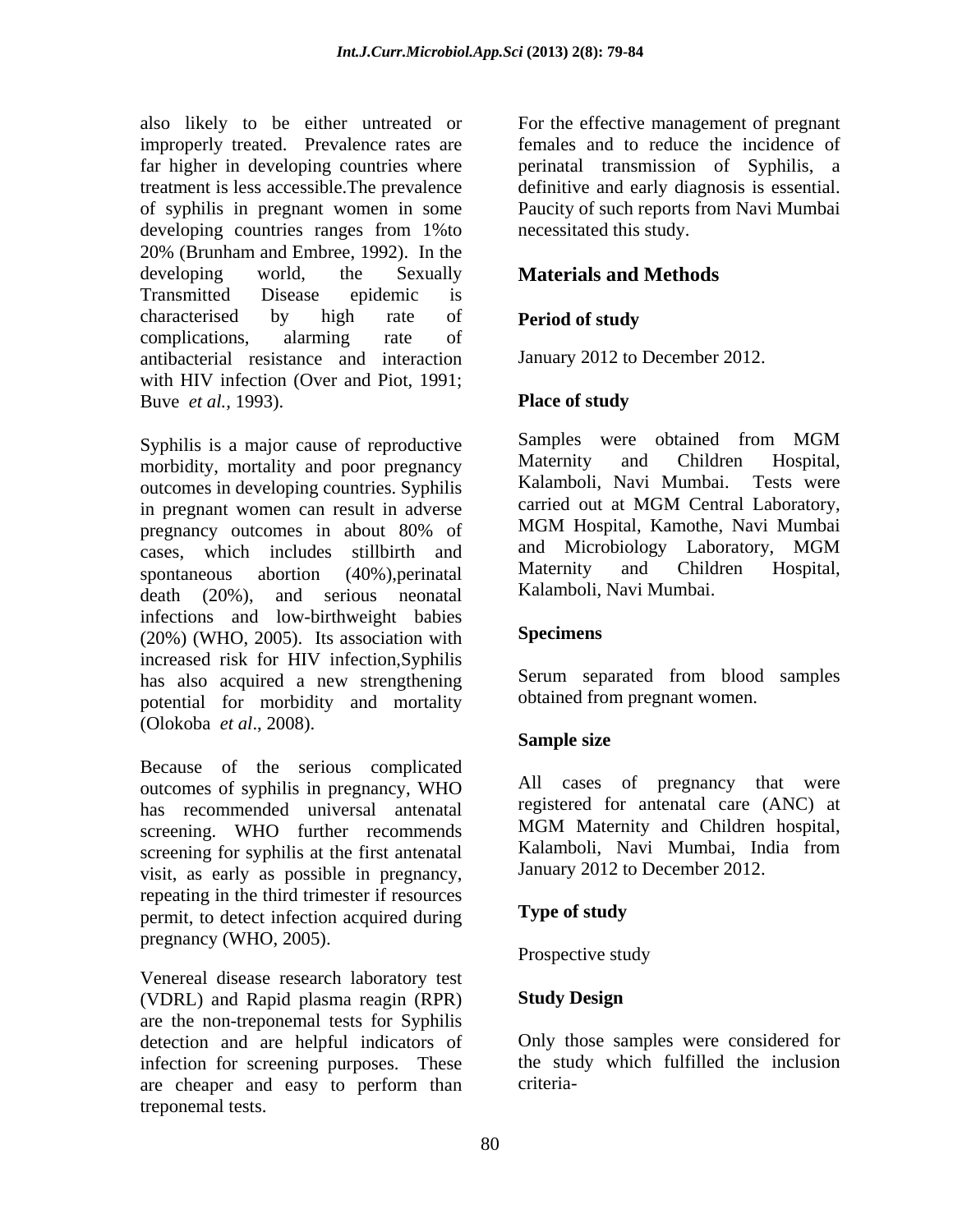### **Inclusion criteria**

All pregnant women newly registered for **Rapid Plasma Reagin (RPR) Card Test** Antenatal Screening (ANC) at MGM (Tulip Diagnostics Pvt. Ltd. Goa, India). Hospital Kalamboli from January 2012 to Lot no: 674208; Manufacturing date: Jan, December 2012 were included in this study.

### **Exclusion criteria**

ANC registered women coming for above

Rapid Plasma Reagin (RPR) card test / Carbogen antigen for syphilis testing Tulip Diagnostics Pvt. Ltd. Goa, India). (Lot no.: 2012; Date of expiry: May, 2013). Mechanical rotor at 180 r.p.m. High mixing stick, the test specimen and the intensity light source. Centrifuge machine CARBOGEN<sup>®</sup> reagent were mixed intensity light source. Centrifuge machine for separating serum from blood sample.

Blood collection was performed using universal safety precaution. 2 ml blood was collected from the pregnant female using standard venipuncture technique. Then blood was transferred in a test tube. The tube with the sample was labeled **Quantitative Method** properly with the name, age and identification number. Blood was allowed to clot naturally and following this serum was separated. If serum specimens were not to be tested immediately, they were refrigerated at  $2 - 8^{\circ}$ C. For storage for more than 3 days, specimens were frozen more than 3 days, specimens were frozen dilution was prepared as test specimen. at  $-20^{\circ}$ C or below. Repeated freezing and thawing of the specimen were avoided.

### **Test for syphilis**

(Tulip Diagnostics Pvt. Ltd. Goa, India). 2012; Date of expiry: May, 2013.

### **Qualitative Method**

tests for second instance were excluded. pipetted onto separate reaction circles of For Syphilis testing one one drop of well-mixed CARBOGEN<sup>®</sup> One drop  $(50 \text{ µ})$  of the test specimen, positive and negative controls were the disposable slide (provided with kit) using a sample-dispensing pipette. Then reagent was pipetted next to the test specimen, positive control and negative control by using the reagent dropper provided with the kit.

674208; Manufacturing date: Jan, Care was taken that the dropper tip did not Precision pipette / micropipette. The entire reaction circle. Immediately the **Collection of specimens** 180 r.p.m with timer set for 8 minutes. The touch the liquid on the slide. By using a mixing stick, the test specimen and the CARBOGEN<sup>®</sup> reagent were mixed reagent were mixed thoroughly spreading uniformly over the slide was placed on a mechanical rotor at slide was observed for any flocculation macroscopically at 8 minutes. If any flocculation was seen then the specimen was further tested using quantitative method.

## **Quantitative Method**

ºC. For storage for qualitative test procedure using each Using isotonic saline serial dilutions of the test sample positive in the qualitative method were prepared (1:2, 1:4, 1:8, 1:16,1:32, 1:64, 1:128 and so on). The The titre was interpreted as the reciprocal of the highest dilution, which showed a positive test result.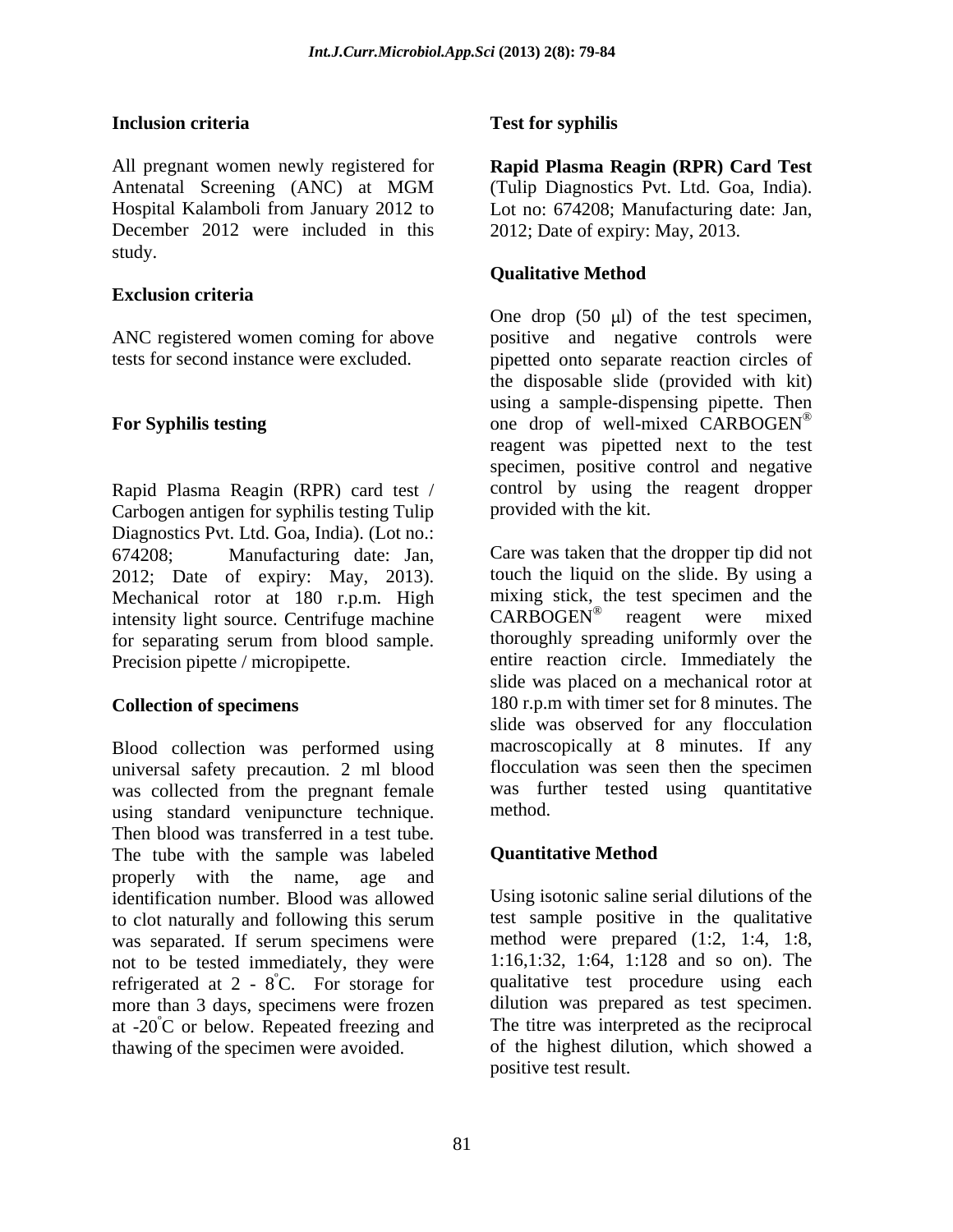Large and Medium black floccules against According to a report published by WHO background : Non-reactive. population in 1996 (Cates *et al.,* 1996).

Two thousand seven hundred four (2704) Kalamboli, Navi Mumbai and all these 2009). were subjected for RPR testing. The incidence of Syphilis in this study was 10(0.36%) (Figure 1). The recorded age range was 20-45 years old. Table 1 shows age distribution and Syphilis positive by

Syphilis sero-reactivity among pregnant women is highly variable from as low as  $\frac{1}{2}$  improved access to healthcare, effective 0.02% to as high as 12.1% among the control programmes and efficacious world's populations (Lumbiganon *et al.*, treatment. 2002).

Syphilis among studied population was management and initiation of the<br>rapy to only 10 out of 2704 which accounted for the prevent transmission of congenital only 10 out of 2704 which accounted for the prevent transmission of congenital<br>0.36% According to WHO the maternal infections and anomalies to newborns. 0.36%. According to WHO, the maternal intections and anomalies to newborns.<br>synbilis in India has remained at around Even though the incidence rate of Syphilis syphilis in India has remained at around previously reported in India in some research studies like in a research study by Mathai *et al.*, (0.98%) and Sethi*et al.*, and it will help eliminate the adverse (0.84%) in 2001 and 2005 respectively effects of untreated Syphilis.

white background : Reactive. Small black (1996), Syphilis incidence has increased floccules against white background: from 5-15 per 100,000 observed in 1990 to Weakly Reactive. No floccules, even grey as high as 120-170 per 100,000 of

**Quantitative Method In a study conducted in Ethiopia showed In a study conducted in Ethiopia** showed The titre of anti-lipoidal antibodies is the out of 410) in pregnant women (Kebede highest dilution of the test sample giving a *et al.,* 2000). In Nigeria two independent positive test result. studies were conducted in 2009 which **Result and Discussion**<br>231 pregnant women and 1.5% (157 out of 231 pregnant women) and 1.5% (157 out new ANC cases were registered in MGM Syphilis infection by RPR method Maternity and Children Hospital, (Olokoba *et al.,* 2009; Ibadin *et al.,* seropositivity of Syphilis was 2.9% (12 showed that the seropositivity of Syphilis in pregnant women was 0.4% (01 out of 231 pregnant women) and 1.5% (157 out of 10680) in year when screened for Syphilis infection by RPR method 2009).

RPR method. 2008). The low incidence rate of syphilis 0.02% to as high as 12.1% among the control programmes and efficacious Studies from Saudi Arabia in year 2000 and 2007 have reported a rate of 0.7% and 0.02% of syphilis among prenatal women respectively (Zimmo *et al*., 2000; Sharifa, among pregnant women in our study could be either due to greater awareness, improved access to healthcare, effective control programmes and efficacious treatment.

In the present study the incidence of period facilitates proper patient 1.5% from 2003 to 2007 (Rattan *et al.*, <sup>11</sup> in pregnant women recorded in this region 1987). Similar findings have been is low from this study, it is still advisable Large and MeCaass were realized to a report published by WHO according to a report published by WHO according to a report published by What is the context of *BISO* (Discussion and the background: Fourtheast context in the An early diagnosis of Syphilis in antenatal period facilitates proper patient management and initiation of therapy to prevent transmission of congenital infections and anomalies to newborns. Even though the incidence rate of Syphilis in pregnant women recorded in this region is low from this study, it is still advisable for pregnant women to be screened for syphilis because the disease is treatable, and it will help eliminate the adverse effects of untreated Syphilis.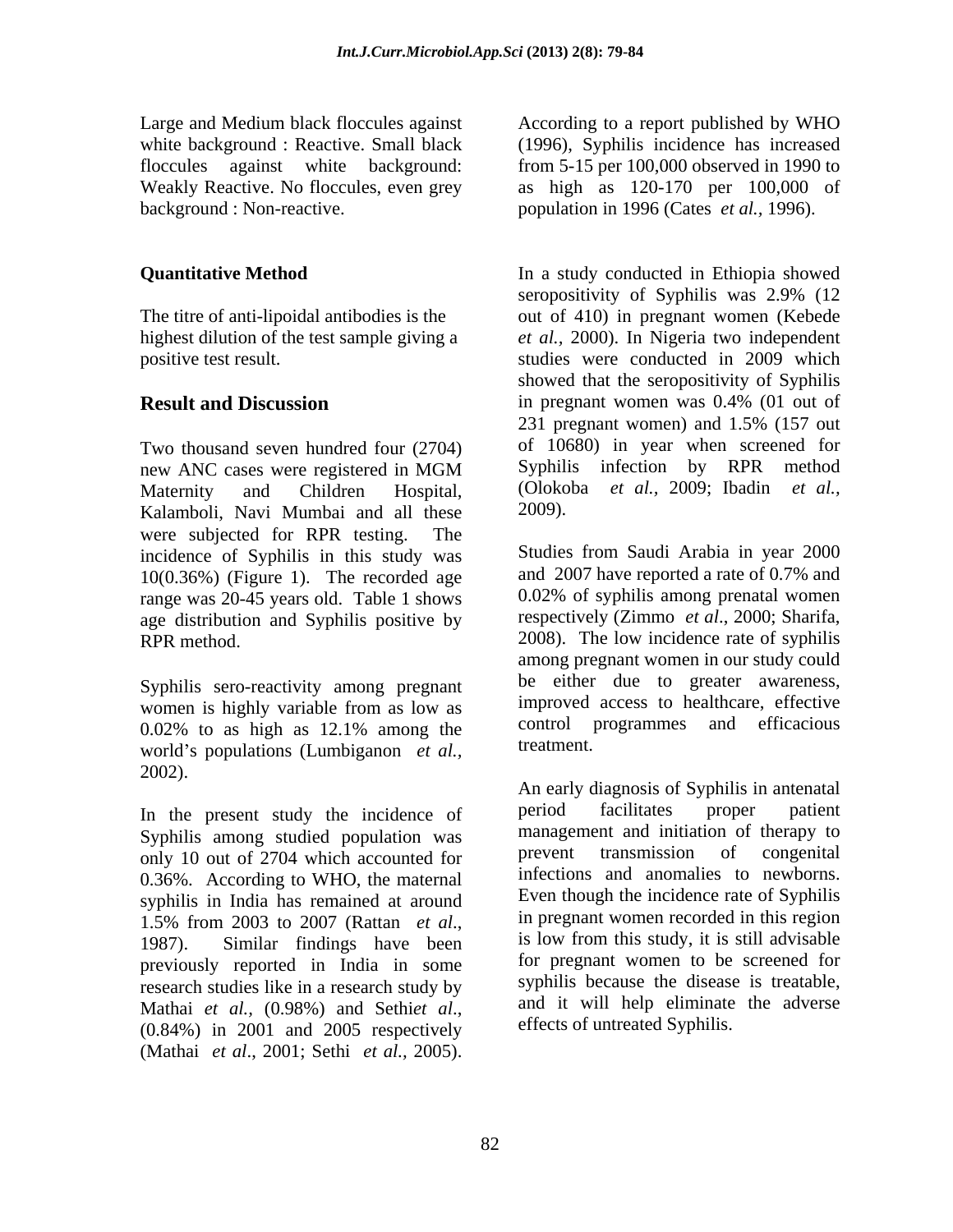| <b>Age Group</b> | Total Cases Tested | <b>Syphilis Positive</b> | <b>Syphilis Negative</b> |
|------------------|--------------------|--------------------------|--------------------------|
| $20 - 25$        | 1127               | 05                       | 1122                     |
| 26-30            | 923                | 04                       | 919                      |
| $31 - 35$        | 394                | $00\,$                   | 394                      |
| $35-40$          | 143                | 01                       | 142                      |
| $41 - 45$        | 117                | $00\,$                   | 117                      |

**Table.1** Age distribution and Syphilis positive by RPR method.

# **Figure.1** Incidence of Syphilis